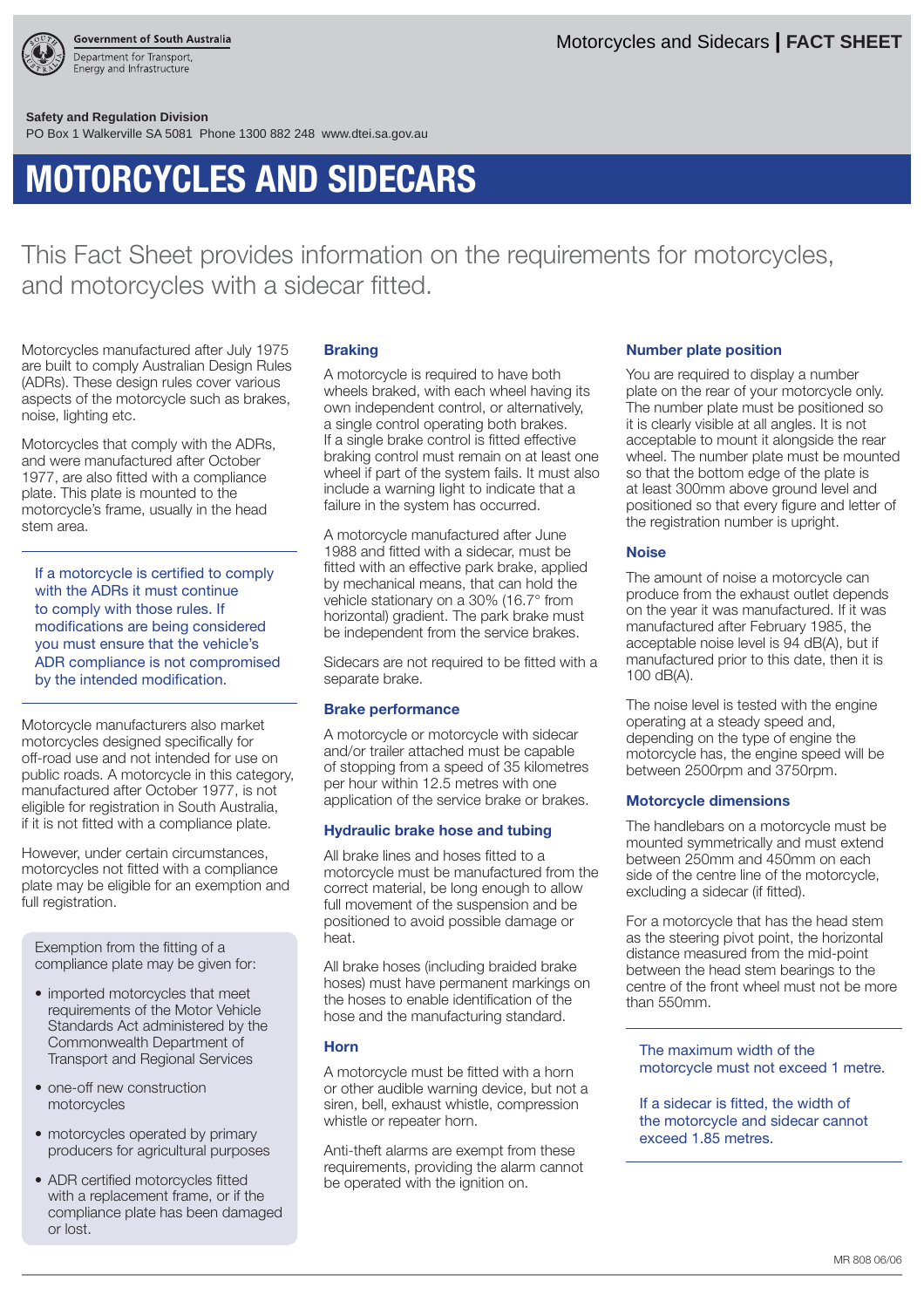# **Motorcycles manufactured prior to July 1988**

The lowest part of the hand grip on the handle bars must not be higher than 380mm above the attachment point of the handlebars to the motorcycle.

## **Motorcycles manufactured after June 1988**

The height of the lowest part of the handgrip above the lowest part of the upper surface of the driver's seat shall not exceed 380mm.

# **Rear vision mirrors**

A motorcycle manufactured before July 1975 must be fitted with at least one rear vision mirror that allows the driver to clearly see the road behind, and any following or overtaking vehicle.

A motorcycle manufactured after June 1975 must be fitted with two rear vision mirrors. Both mirrors must have be either flat or convex glass with the convex mirrors having a radius of at least 1.2 metres. These mirrors must be fitted symmetrically on the motorcycle and allow the driver to clearly see the road behind, and any following or overtaking vehicle.

## **Sidecar**

A sidecar must be attached to the left hand side of the motorcycle.

# **Towing**

If you tow a trailer, ensure that the weight of the trailer and load does not exceed the maximum towed weight specified by the manufacturer of the motorcycle. If the motorcycle manufacturer does not specify a towing capacity, the loaded mass of a trailer must not exceed the unladen mass of the motorcycle.

# **Footrests**

Every motorcycle must be fitted with suitable footrests for the rider and if a seating position for a pillion passenger is provided, footrests must also be provided for the pillion passenger.

# **Stands**

A motorcycle manufactured after 1 June 1988 must be fitted with at least one stand to hold the motorcycle upright. This stand can be either a side or centre stand and must be fitted with a spring or other device to ensure it is held clear of the road when retracted.

A side or centre stand shall either:

- automatically retract when the motorcycle is taken off the stand or moved forward or,
- be connected so that the motorcycle will not start or operate under its own power unless the stand is retracted, or an audible and visible warning system that activates when the ignition is switched on.

For a motorcycle manufactured prior to July 1988, there is no requirement for it to be fitted with a stand, although it is recommended.

If a sidecar is fitted to your motorcycle there is no requirement for a stand regardless of when the motorcycle was manufactured.

# **Tyres**

Although there are a wide variety of tyres available you must ensure that the ones fitted to your motorcycle are the correct size and have the correct load and speed rating for your motorcycle. All tyres must have a clearly visible tread pattern on all parts of the tyre that normally come in contact with the road and a minimum tread depth of at least 1.5mm.

If your motorcycle is fitted with tyres marked 'not for highway use', or have a marking meaning the same, it cannot be used on public roads or road related areas. Tyres cannot be fitted with cleats or any other gripping devices that could cause damage to the road.

It is recommended that you only fit tyres of the same size and specifications as those originally fitted by the motorcycle manufacturer.

# **Mudguards**

A motorcycle must be fitted with a front and rear mudguard that will catch and deflect downward any stones, mud, water etc which may be thrown up by the wheels.

If your motorcycle is fitted with a sidecar the sidecar wheel must also fitted with an effective mudguard.

# **Chain guards**

If your motorcycle has a chain final drive to the rear wheel, the driver and any passenger must be protected from the front sprocket and at least the upper part of the chain. The protection can be either the motorcycle frame and equipment or a separate guard.

The guard must offer protection from the upper part of the chain to at least 300mm to the rear of the rearmost foot rest, or to above the center of the rear drive sprocket.

# **Lighting**

If your motorcycle was built before 1931 and only used in daylight hours, or built before 1946 and used mainly for exhibition purposes, it is not required to be fitted with lights or reflectors.

For all other motorcycles the following applies:

# **Headlamps**

A motorcycle is required to be fitted with at least one headlamp.

If two or more headlamps are fitted they must be mounted:

- in pairs at least 500mm from the ground
- centrally with one above the other or
- side by side symmetrically about the centre-line of the motorcycle.

The positioning of the light on your motorcycle does not take into account a sidecar, if fitted.

If the motorcycle was manufactured after 1934 and can travel above 60km/h, it must be fitted with a headlamp or headlamps, with both high and low beam and a mechanism to change them from one to the other. Your motorcycle only requires to be fitted with a low beam light if it was manufactured before 1935 or it cannot exceed 60km/h.

It is acceptable to have a high/low beam headlamp mounted side by side with a driving light, provided that they are mounted symmetrically about the centre line of the motorcycle.